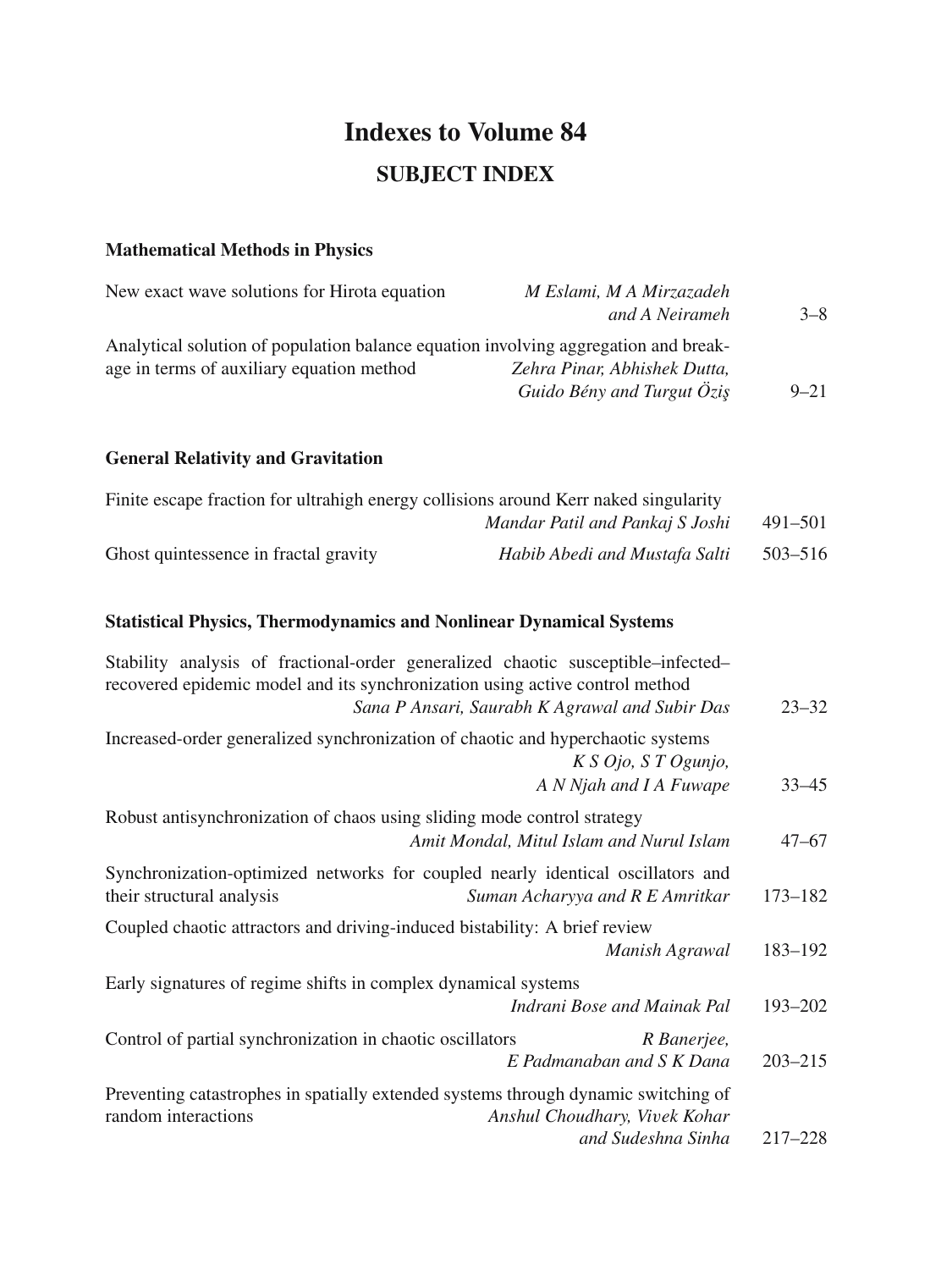| Chimera states in a population of identical oscillators under planar cross-coupling<br>C R Hens, A Mishra, P K Roy, A Sen and S K Dana                                                                                    | 229-235     |
|---------------------------------------------------------------------------------------------------------------------------------------------------------------------------------------------------------------------------|-------------|
| Suppression of oscillations in mean-field diffusion<br>Neeraj Kumar Kamal,<br>Pooja Rani Sharma and Manish Dev Shrimali                                                                                                   | $237 - 247$ |
| Dynamic random links enhance diversity-induced coherence in strongly coupled<br>neuronal systems<br>Neeraj Kumar Kamal and Sudeshna Sinha                                                                                 | 249-256     |
| Synchronization enhancement via an oscillatory bath in a network of self-excited<br>cells<br>B R Nana Nbendjo, H G Enjieu Kadji<br>and Hilda A Cerdeira                                                                   | $257 - 272$ |
| Coverage maximization under resource constraints using proliferating random walks<br>Sudipta Saha, Niloy Ganguly and Abhijit Guria                                                                                        | 273-284     |
| Importance of randomness in biological networks: A random matrix analysis<br>Sarika Jalan                                                                                                                                 | 285-293     |
| Matrix models with Penner interaction inspired by interacting ribonucleic acid<br>Pradeep Bhadola and N Deo                                                                                                               | 295-308     |
| Distribution of level spacing ratios using one- plus two-body random matrix<br>ensembles<br>N D Chavda                                                                                                                    | 309-316     |
| Analysing correlations after the financial crisis of 2008 and multifractality in global<br>Sunil Kumar and Nivedita Deo<br>financial time series                                                                          | 317-325     |
| Dynamics of solitons in multicomponent long wave-short wave resonance interac-<br>tion system<br>T Kanna, K Sakkaravarthi,<br>M Vijayajayanthi and M Lakshmanan                                                           | 327-338     |
| Breathers and rogue waves: Demonstration with coupled nonlinear Schrödinger<br>family of equations<br>N Vishnu Priya,<br>M Senthilvelan and M Lakshmanan                                                                  | 339-352     |
| Empirical questions for collective-behaviour modelling<br>Nicholas T Ouellette                                                                                                                                            | 353-363     |
| Classification of periodic, chaotic and random sequences using approximate entropy<br>and Lempel-Ziv complexity measures<br>Karthi Balasubramanian,<br>Silpa S Nair and Nithin Nagaraj                                    | 365-372     |
| Generalized virial theorem for the Liénard-type systems<br>José F Cariñena,<br>Anindya Ghose Choudhury and Partha Guha                                                                                                    | 373-385     |
| Effect of heat source on the growth of dendritic drying patterns<br>Kiran M Kolwankar, Pulkit Prakash,<br>Shruthi Radhakrishnan, Swadhini Sahu,<br>Aditya K Dharmadhikari,<br>Jayashree A Dharmadhikari and Deepak Mathur | 387-394     |
| Thermalized solutions, statistical mechanics and turbulence: An overview of some<br>recent results<br>Samriddhi Sankar Ray                                                                                                | 395-407     |
| Rolling motion in moving droplets<br>Sumesh P Thampi and Rama Govindarajan                                                                                                                                                | 409-421     |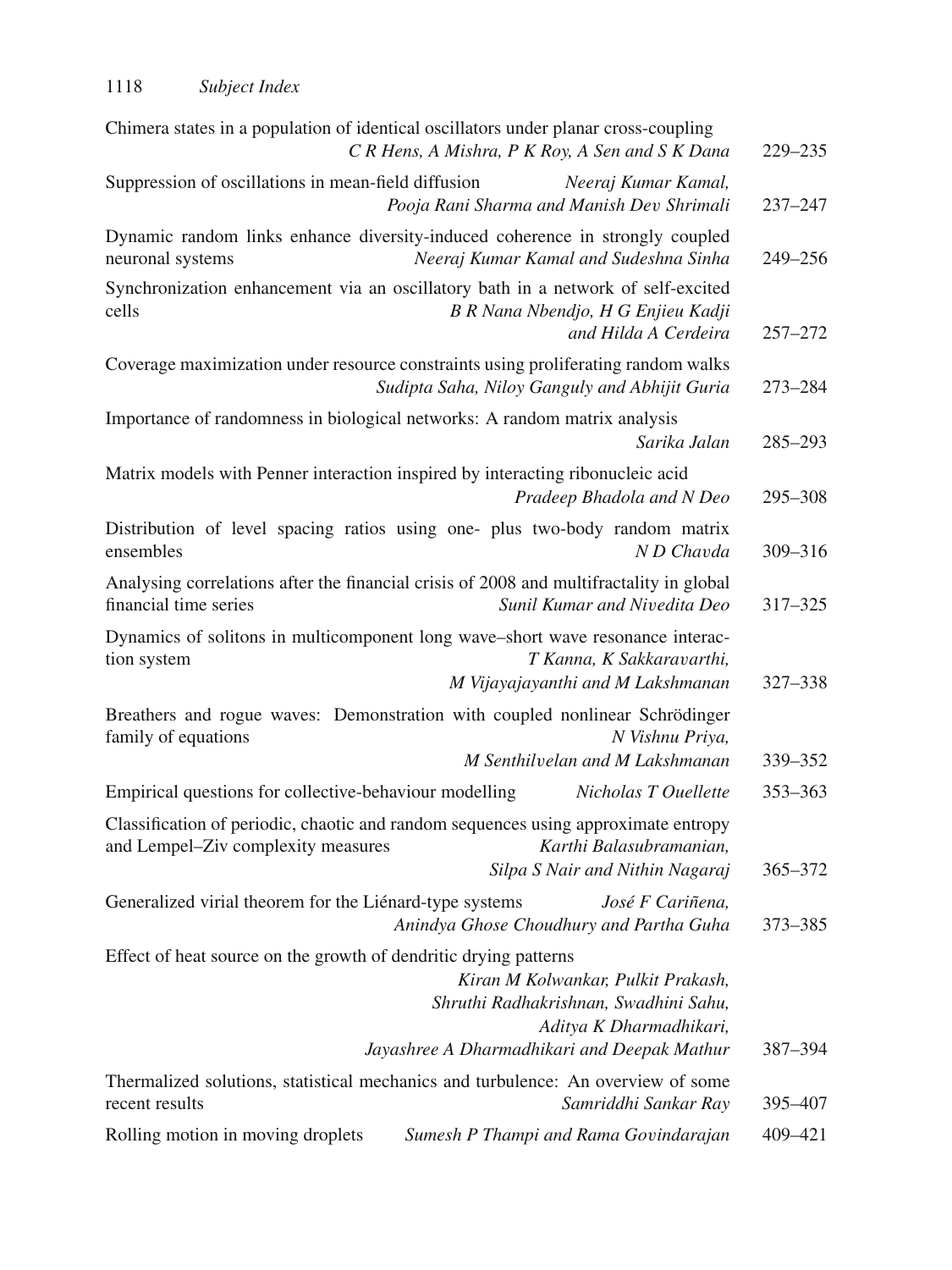| State variable participation in the limit cycle of induction motor<br>Krishnendu Chakrabarty and Urmila Kar               | 423-441   |
|---------------------------------------------------------------------------------------------------------------------------|-----------|
| Non-linear dynamics in pulse combustor: A review<br>Sirshendu Mondal,<br>Achintya Mukhopadhyay and Swarnendu Sen          | 443 - 453 |
| Building better oscillators using nonlinear dynamics and pattern formation<br>M C Cross, Eyal Kenig and John-Mark A Allen | 455-471   |
| Nonlinear dynamics of spin transfer nano-oscillators<br>B Subash.<br>V K Chandrasekar and M Lakshmanan                    | 473-485   |
| Oscillatory dynamics of a charged microbubble under ultrasound<br>Thotreithem Hongray, B Ashok and J Balakrishnan         | 517-541   |
| On symmetry groups of a 2D nonlinear diffusion equation with source<br>Rodica Cimpoiasu                                   | 543-553   |

## **Particle Physics**

| Form factors and charge radii in a quantum chromodynamics-inspired potential<br>model using variationally improved perturbation theory<br>Bhaskar Jyoti Hazarika<br>and D K Choudhury | $69 - 85$ |
|---------------------------------------------------------------------------------------------------------------------------------------------------------------------------------------|-----------|
| Two-nucleon Hulthen-type interactions for few higher partial waves<br>U Laha<br>and J Bhoi                                                                                            | 555-567   |
| Thermalization and isotropization in heavy-ion collisions<br>Michael Strickland                                                                                                       | 671-684   |
| The initial stages of heavy-ion collisions in the colour glass condensate framework<br><b>François Gelis</b>                                                                          | 685-701   |
| Hydrodynamic modelling for relativistic heavy-ion collisions at RHIC and LHC<br>Huichao Song                                                                                          | 703-715   |
| Transport models for relativistic heavy-ion collisions at Relativistic Heavy Ion<br>Collider and Large Hadron Collider<br>Subrata Pal                                                 | 717-730   |
| Long-range correlations in high multiplicity $pp$ and $pA$ collisions<br><b>Gunther Roland</b>                                                                                        | 731-746   |
| Freeze-out dynamics in heavy-ion collisions: Recent advances<br>Francesco Becattini                                                                                                   | 747-755   |
| QCD critical point: The race is on<br>Rajiv V Gavai                                                                                                                                   | 757-771   |
| Experimental studies of the quantum chromodynamics phase diagram at the STAR<br>Lokesh Kumar and Declan Keane<br>experiment                                                           | 773-786   |
| Developments in lattice quantum chromodynamics for matter at high temperature<br>and density<br><b>Gert Aarts</b>                                                                     | 787-799   |
| Jet-quenching and correlations<br><b>Fugiang Wang</b>                                                                                                                                 | 801-819   |
| Abhijit Majumder<br>Jet modification in the next decade: A pedestrian outlook                                                                                                         | 821-843   |
| Photon and dilepton production in high-energy heavy-ion collisions                                                                                                                    |           |
| Takao Sakaguchi                                                                                                                                                                       | 845-859   |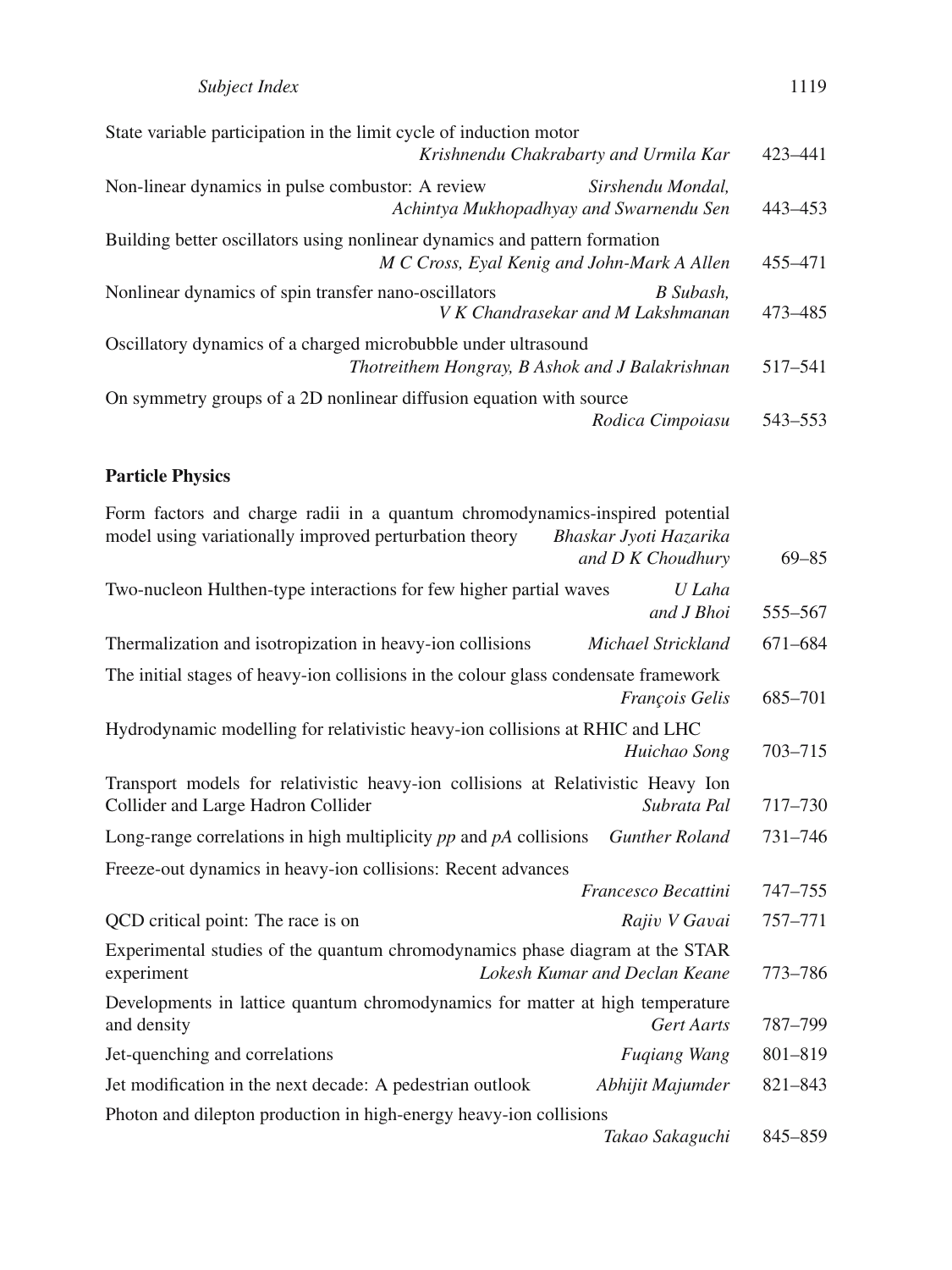| Electromagnetic probes of strongly interacting matter                          | Jan-e Alam      | 861–880 |
|--------------------------------------------------------------------------------|-----------------|---------|
| Quarkonia at finite temperature in relativistic heavy-ion collisions           | Saumen Datta    | 881-899 |
| Anomalous transport effects and possible environmental symmetry 'violation' in |                 |         |
| heavy-ion collisions                                                           | Jinfeng Liao    | 901–926 |
| Neutron stars as probes of extreme energy density matter                       | Madappa Prakash | 927–941 |

### **Nuclear Physics**

| Systematic of signature inversion in $(h_{11/2})$ <sub>p</sub> $\otimes$ $(i_{13/2})$ <sub>n</sub> for odd-odd nuclei in rare-<br>Kawalpreet Kalra, Alpana Goel, Sukhjeet Singh,<br>earth nuclei<br>Sushil Kumar and A K Jain | 87–99       |
|-------------------------------------------------------------------------------------------------------------------------------------------------------------------------------------------------------------------------------|-------------|
| On the momentum distribution of particles participating in nuclear stopping<br>Mandeep Kaur and Suneel Kumar                                                                                                                  | $101 - 111$ |
| Alpha decay properties of heavy and superheavy elements G M Carmel Vigila Bai<br>and J Umai Parvathiv                                                                                                                         | $113 - 116$ |
| Evaluated activation cross-sections and intercomparison of the production parame-<br>ters for the medically relevant radioisotopes ${}^{64}Cu$ and ${}^{86}Y$<br>A Sayed, A Elbinawi,<br>M Al-Abyad, U Seddik and I I Bashter | 569-579     |
| Simulated nucleon-nucleon and nucleon-nucleus reactions in the frame of the<br>cascade exciton model at high and intermediate energies<br>A Abdel-Hafiez,<br>Shaker El-Shater and M F Zaki                                    | 581-590     |
| Characteristics of disintegration of different emulsion nuclei by relativistic <sup>28</sup> Si<br>nuclei at 3.7 A GeV<br>Ashwini Kumar, A Prakash,<br>Ashok Kumar, R K Jain and B K Singh                                    | 591-608     |
| Electromagnetism, Optics, Acoustics, Heat Transfer, Classical Mechanics and<br><b>Fluid Dynamics</b>                                                                                                                          |             |

Half-width at half-maximum, full-width at half-maximum analysis for resolution of asymmetrically apodized optical systems with slit apertures *Andra Naresh Kumar Reddy and Dasari Karuna Sagar* 117–126 The influence of atomic coherence and dipole–dipole interaction on entanglement of two qubits with nondegenerate two-photon transitions  $E K Bashkirov$ two qubits with nondegenerate two-photon transitions

*and M S Mastyugin* 127–135

#### **Plasma Physics**

| Dust-ion-acoustic Gardner double layers in a dusty plasma with two-temperature  |                                   |             |
|---------------------------------------------------------------------------------|-----------------------------------|-------------|
| electrons                                                                       | M M Masud, I Tasnim and A A Mamun | 137–144     |
| Planar dust-acoustic waves in electron-positron-ion-dust plasmas with dust-size |                                   |             |
| distribution under higher-order transverse perturbations                        | Hong-Yan Wang                     |             |
|                                                                                 | and Kai-Biao Zhang                | $145 - 153$ |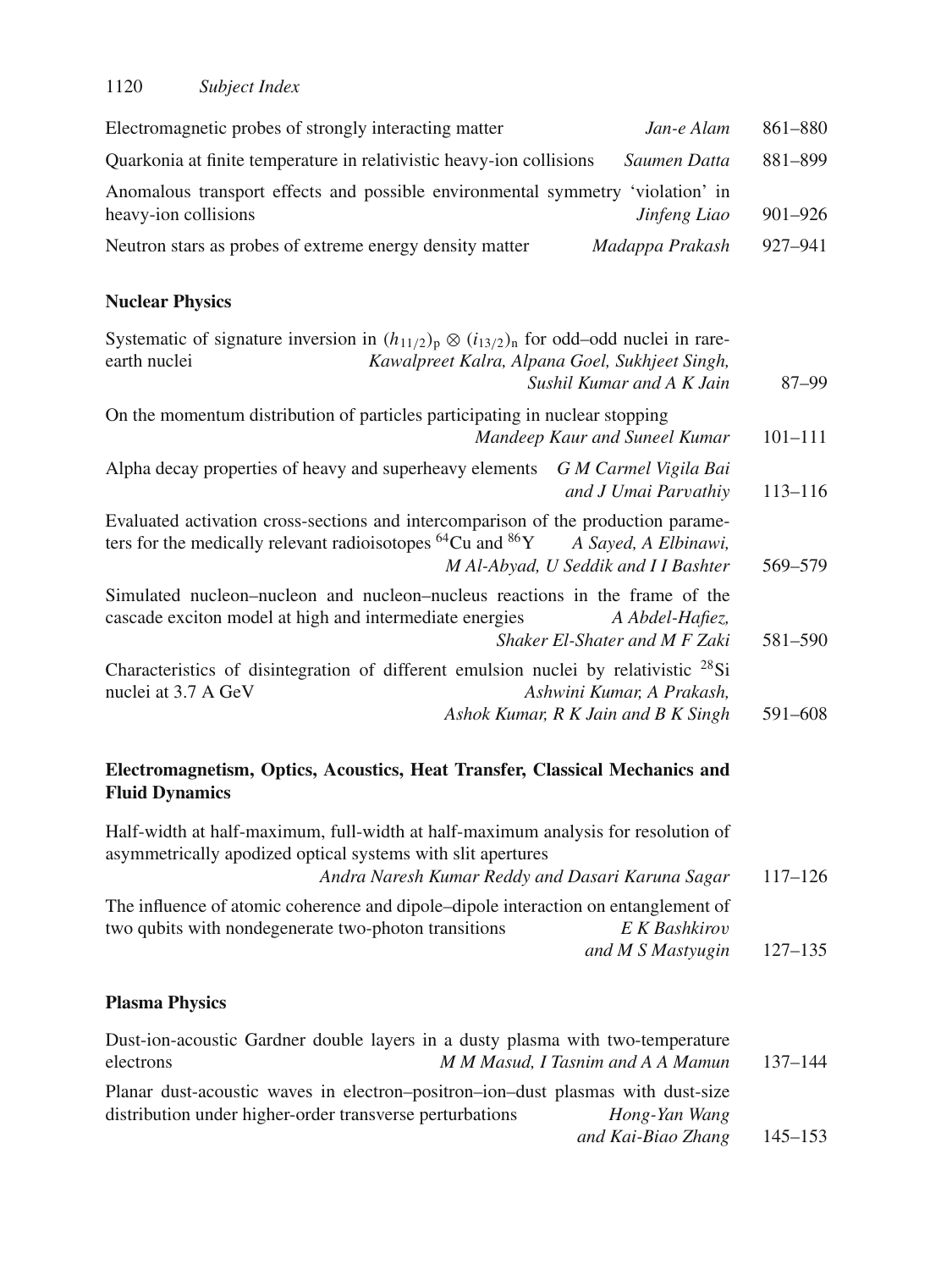## **Condensed Matter Physics**

| Effect of doping of N and B atoms on thermoelectric properties of $C_{60}$ molecule                                  | Mojtaba Yaghobi and Fazel Ardeshir Larijani             | $155 - 165$   |
|----------------------------------------------------------------------------------------------------------------------|---------------------------------------------------------|---------------|
| Impact of size and temperature on thermal expansion of nanomaterials                                                 | Madan Singh and Mahipal Singh                           | 609-619       |
| Influence of Cu doping on the structural, electrical and optical properties of ZnO                                   | Arindam Ghosh, Navnita Kumari<br>and Ayon Bhattacharjee | $621 - 635$   |
| Electronic structure of Fe-based superconductors                                                                     | Kalobaran Maiti                                         | 947-956       |
| Understanding metal-insulator transition in sodium tungsten bronze                                                   | Sanhita Paul and Satyabrata Raj                         | 957-966       |
| Magnetoresistance stories of double perovskites                                                                      | Abhishek Nag and Sugata Ray                             | 967-975       |
| Magnetocaloric effect in rare-earth intermetallics: Recent trends                                                    | R Nirmala, A V Morozkin and S K Malik                   | 977-985       |
| Site-specific doping, tunable dielectric properties and intrinsic paramagnetism in<br>$Mn$ -doped SrTiO <sub>3</sub> | D Choudhury                                             | 987-997       |
| Correlation effects driven by reduced dimensionality in magnetic surface alloys                                      | U Manju                                                 | 999-1009      |
| Growth and photoemission spectroscopic studies of ultrathin noble metal films on<br>graphite                         | S K Mahatha and Krishnakumar S R Menon                  | $1011 - 1022$ |
| Quantum confinement effects in low-dimensional systems                                                               | D Topwal                                                | 1023-1032     |
| A model for the direct-to-indirect band-gap transition in monolayer MoSe <sub>2</sub> under<br>strain                | Ruma Das and Priya Mahadevan                            | 1033-1040     |
| Mechanical behaviour of nanoparticles: Elasticity and plastic deformation mecha-<br>nisms                            | Celine Gerard and Laurent Pizzagalli                    | 1041-1048     |
| Narrowing the size distribution of CdTe nanocrystals using digestive ripening                                        | Mona Mittal and Sameer Sapra                            | 1049-1054     |
| Effect of transition metal dopants on the optical and magnetic properties of semicon-<br>ductor nanocrystals         | Ranjani Viswanatha                                      | 1055-1064     |
| Recent advances in the preparation of nanocrystal solids                                                             | Rekha Mahadevu,<br>Dev Kumar Thapa and Anshu Pandey     | 1065-1071     |
| High-capacity electrode materials for electrochemical energy storage: Role of<br>nanoscale effects                   | Jagjit Nanda, Surendra K Martha and Ramki Kalyanaraman  | 1073-1086     |
| Colloidal transparent conducting oxide nanocrystals: A new infrared plasmonic<br>material                            | Bharat Tandon, Aswathi Ashok and Angshuman Nag          | 1087-1098     |
| Carbon nanostructure composite for electromagnetic interference shielding                                            | Anupama Joshi and Suwarna Datar                         | 1099-1116     |